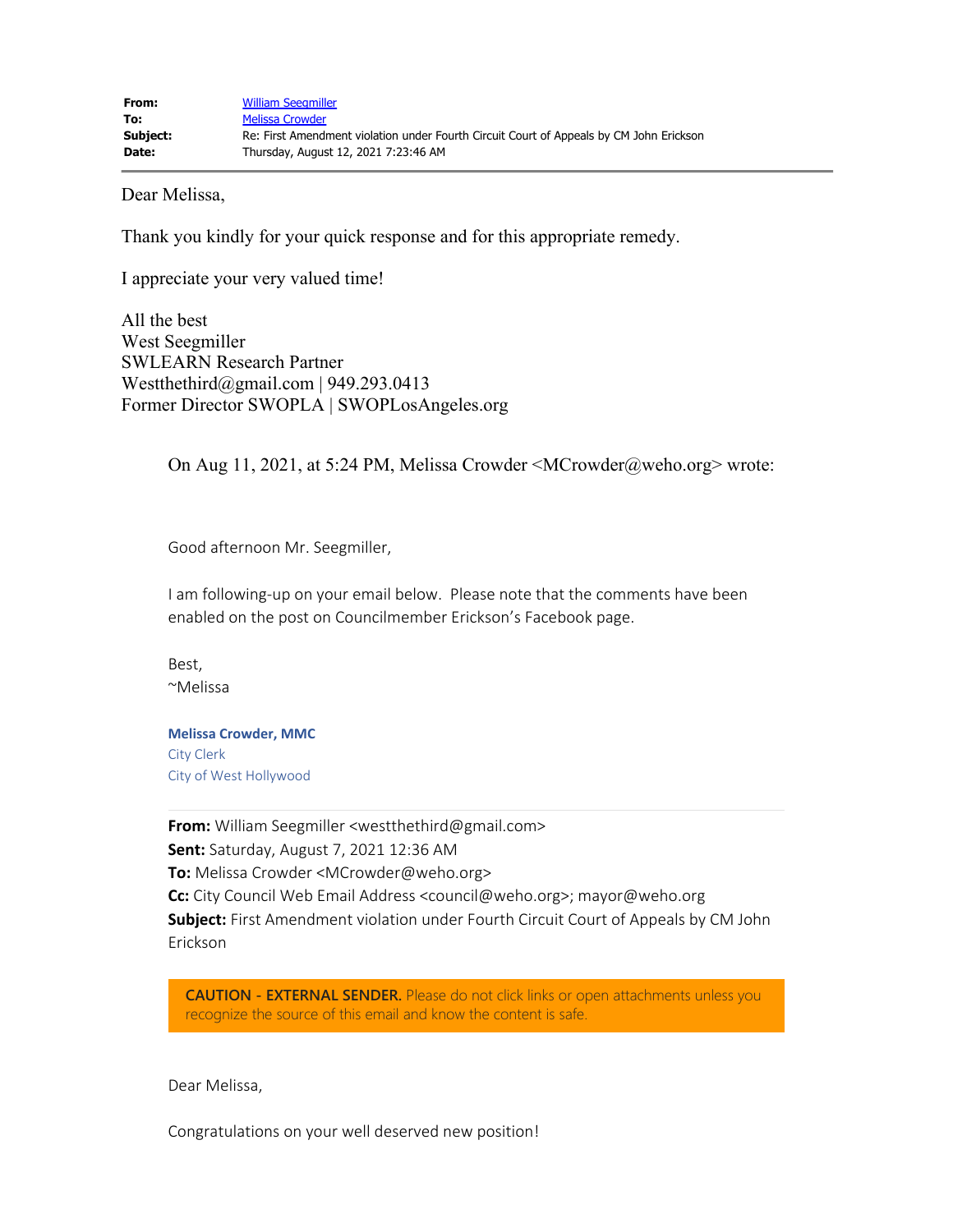This message is to notify you of a serious violation of First Amendment protections of free speech committed by Councilmember John Erickson.

On Thursday Aug 5th, Councilmen Erickson removed me from his Facebook page [https://m.facebook.com/profile.php?id=69200647](https://gcc02.safelinks.protection.outlook.com/?url=https%3A%2F%2Fm.facebook.com%2Fprofile.php%3Fid%3D69200647%26ref%3Dcontent_filter&data=04%7C01%7CMCrowder%40weho.org%7Cf03164199f994546523a08d95d9cca2a%7C0432d4aa7c0a41beaa40f696e053e546%7C0%7C0%7C637643750258917299%7CUnknown%7CTWFpbGZsb3d8eyJWIjoiMC4wLjAwMDAiLCJQIjoiV2luMzIiLCJBTiI6Ik1haWwiLCJXVCI6Mn0%3D%7C1000&sdata=h0GO9%2FTDiGEW5JRfj4LaO8qWuDUevk5kBY3nKxMqeTI%3D&reserved=0)), thereby disabling my ability to comment. This is in clear violation of my Constitutionally protected right to engage in public dialogue on a Elected Official's media platform, as determined by the Fourth Circuit Court of Appeals

## From the ACLU:

"Specifically, the court recognized that when a public official uses a Facebook page as a tool of governance — that is, when she uses it to inform the public about her government work, solicits input on policy issues through the page, and swathes it "in the trappings of her office" she is controlling the page as a government

actor." ([https://www.aclu.org/blog/free-speech/internet-speech/court-rules-public](https://gcc02.safelinks.protection.outlook.com/?url=https%3A%2F%2Fwww.aclu.org%2Fblog%2Ffree-speech%2Finternet-speech%2Fcourt-rules-public-officials-cant-block-critics-facebook&data=04%7C01%7CMCrowder%40weho.org%7Cf03164199f994546523a08d95d9cca2a%7C0432d4aa7c0a41beaa40f696e053e546%7C0%7C0%7C637643750258917299%7CUnknown%7CTWFpbGZsb3d8eyJWIjoiMC4wLjAwMDAiLCJQIjoiV2luMzIiLCJBTiI6Ik1haWwiLCJXVCI6Mn0%3D%7C1000&sdata=D4Zufr8xoot6oisDte2SuBQDUfUpirpCWTk38RGk1Dw%3D&reserved=0)[officials-cant-block-critics-facebook\)](https://gcc02.safelinks.protection.outlook.com/?url=https%3A%2F%2Fwww.aclu.org%2Fblog%2Ffree-speech%2Finternet-speech%2Fcourt-rules-public-officials-cant-block-critics-facebook&data=04%7C01%7CMCrowder%40weho.org%7Cf03164199f994546523a08d95d9cca2a%7C0432d4aa7c0a41beaa40f696e053e546%7C0%7C0%7C637643750258917299%7CUnknown%7CTWFpbGZsb3d8eyJWIjoiMC4wLjAwMDAiLCJQIjoiV2luMzIiLCJBTiI6Ik1haWwiLCJXVCI6Mn0%3D%7C1000&sdata=D4Zufr8xoot6oisDte2SuBQDUfUpirpCWTk38RGk1Dw%3D&reserved=0)

I've attached numerous examples of Councilman Erickson using said page in an official capacity to inform about official Government work, and using the trappings of his Formal role on this page.

Thank you for you steadfast work and steadfast obligation to uphold the US Constitution.

All the best, West Seegmiller

SWLEARN Research Partner [Westthethird@gmail.com](mailto:Westthethird@gmail.com) | 949.293.0413 Former Director SWOPLA | SWOPLosAngeles.org

 $\langle \text{image001.jpg} \rangle$  $\langle \text{image002.jpg} \rangle$  $\langle \text{image003.jpg} \rangle$  $\langle \text{image004.jpg} \rangle$ 

E-mail correspondence with the City of West Hollywood (including any attachment) is a public record under the California Public Records Act, which